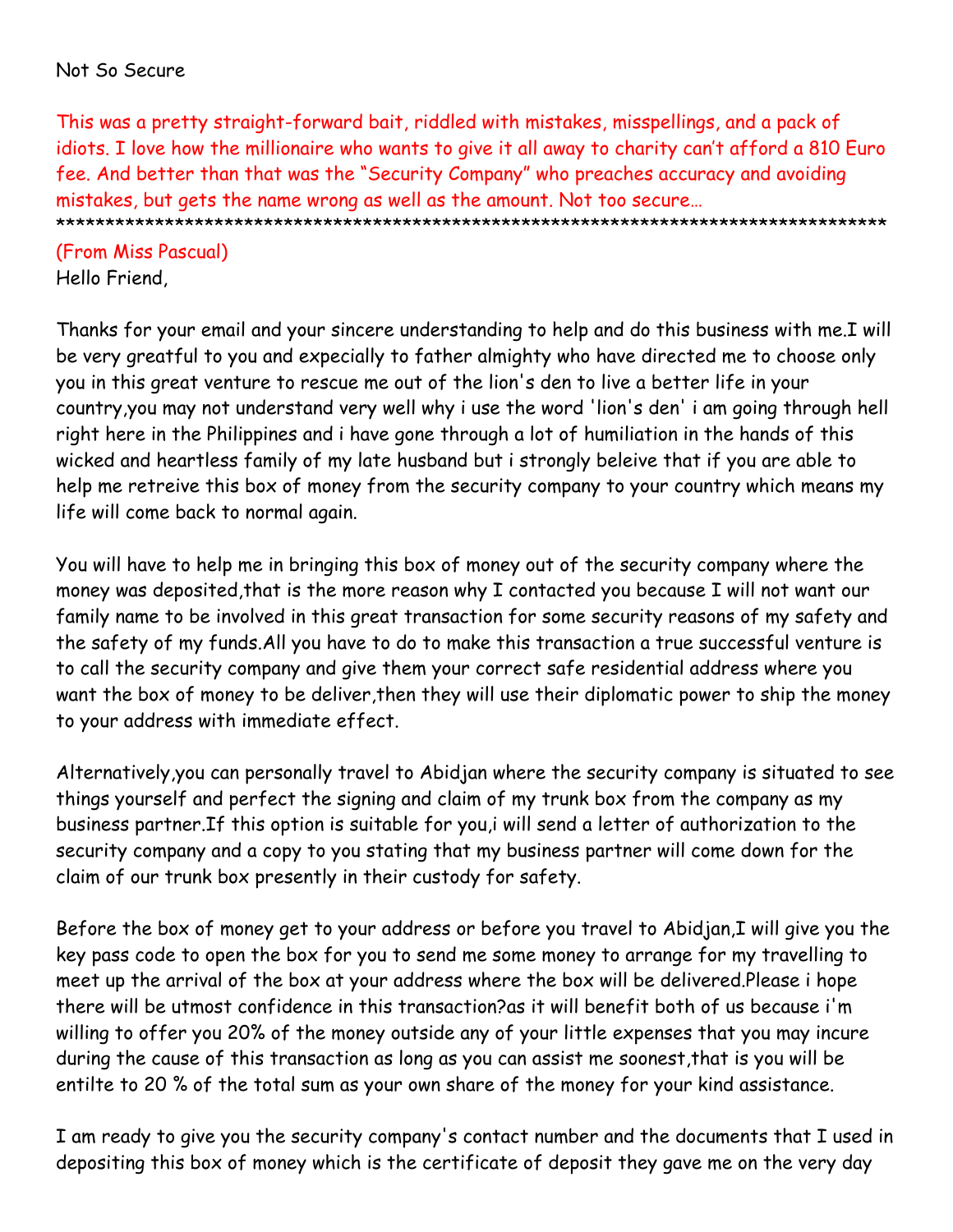when I deposited the box of money with a code as family treasure, I will also feed you with more informations and giudlines for you to discuss with the company without making any mistake.

Upon your confirmation of this email, I will send you more infomation, my international passport and certificate of deposit by email attachment so that you can call the security company in Abidjan, Cote d'Ivoire to give them your address where they will deliver the box immdeiately.

Awaiting to hear from you, while I look forward to meet you very soon. Bye for now and remain bless.

```
All the best,
Pascual E. Fernandez.
(To Miss Pascual)
I received this email - what can I do to help? Was this even meant for me? Let me know.
```
# Grea

```
(From Miss Pascual)
Hello,
```
Thanks so much for your email and your sincere concern about my present situation to help me finalise this transaction.I am most greatful for your kindness and honesty to handle the business with the highest confindence. For you to prove to the company that you are truely my business partner in case the company ask you, I have attach my international passport and the certificate of deposit with the most important security deposit codes and the security company contacts number for you to call them or send them an email and arrange the shipment today.

Name of company:

HYPER LINKS SECURITIES Abidjan, Cote d Ivoire Telephone. +225 22 45 59 04 Fax number. +225 22 45 61 64 Email: hlinkssec@diplomats.com Contact person. Captain. Felix White 

# (To Miss Pascual)

I contacted the Security company. I'll let you know when I hear back from them.

# Grea (From Miss Pascual)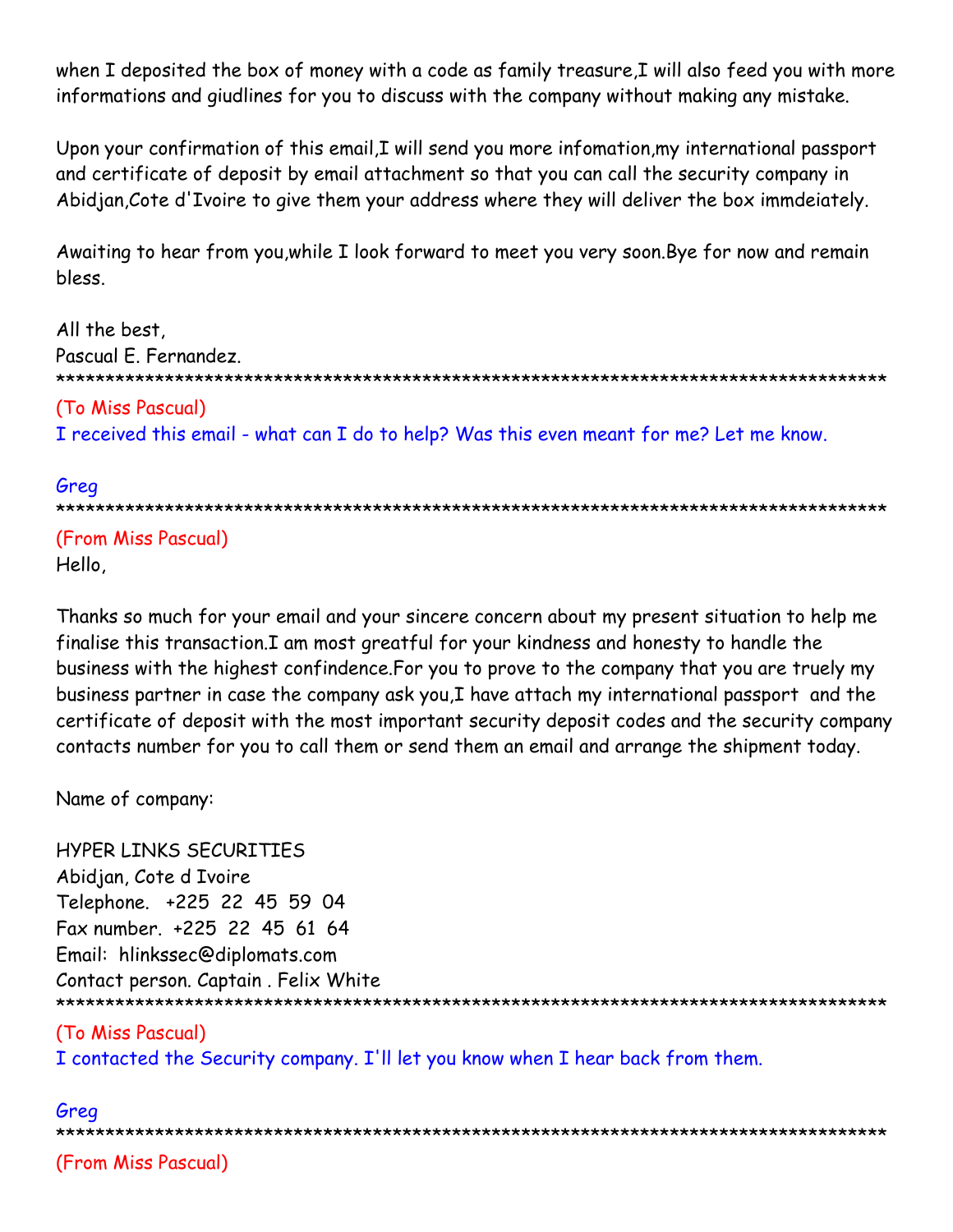Hello my dear friend,

Thanks for your email and your sincere concern in trying to help me finalise this transacrtion with one mind and good spirit, i really appreciate you kind effort so far to have been able to contact the security company. Please keep me posted as soon as you get response from them.

Awaiting to hear good news from you, while i look forward impatiently to meet you very soon. Bye for now and remain blessed.

\*\*\*\*\*\*\*\*\*\*\*\*\*\*\*\*\*\*\*\*\*\*\*\*\*\*\*\*\*\*\*\*\*\*\*\*\*\*\*\*\*\*\*\*\*\*\*\*\*\*\*\*\*\*\*\*\*\*\*\*\*\*\*\*\*\*\*\*\*\*\*\*\*\*\*\*\*\*\*\*\*\*\*\*

(From the Security Company) ATTN: GREG

DEAR CUSTOMER,

WE ARE IN RECEIPT OF YOUR EMAIL DATED 30TH NOVEMBER 2008. HAVING RECEIVED A NOTIFICATION LETTER VIA EMAIL FROM YOUR BUSINESS PARTNER MRS. MAGTANGGOL VIRGILIO RUTCHEL. WE WISH TO INFORM YOU THAT YOUR TRUNK BOX IS RIGHT HERE IN OUR STRONG ROOM (HYPER LINKS VAULT), READY FOR ONWARD HAND TO HAND DIPLOMATIC DELIVERY TO YOUR DOOR STEP.

FOR ACCURACY AND TO AVOID DELIVERY ERROR, YOU ARE REQUESTED TO SEND THE CERTIFICATE OF DEPOSIT, SEND YOUR FULL NAME EXACTLY AS IT IS IN YOUR IDENTIFICATION CARD, SEND YOUR FIX/CELL PHONE NUMBER, FAX NUMBER AND ALSO SEND YOUR VALID DELIVERY ADDRESS (P.O.BOX NOT ACCEPTED) TO ENABLE THIS COMPANY EMBARK ON THE PROCESSING OF YOUR DIPLOMATIC SHIPMENT DOCUMENTS, AS WELL PROVIDE YOU WITH THE SECURE DELIVERY MODALITIES.

WE ARE AT YOUR BEST SERVICES.

HYPER LINKS SECURITIES,

CAPTAIN FELIX WHITE

\*\*\*\*\*\*\*\*\*\*\*\*\*\*\*\*\*\*\*\*\*\*\*\*\*\*\*\*\*\*\*\*\*\*\*\*\*\*\*\*\*\*\*\*\*\*\*\*\*\*\*\*\*\*\*\*\*\*\*\*\*\*\*\*\*\*\*\*\*\*\*\*\*\*\*\*\*\*\*\*\*\*\*\*

### (To the security company)

I have no idea who "BUSINESS PARTNER MRS. MAGTANGGOL VIRGILIO RUTCHEL" is. For a security company, it is not very secure giving me some other person's info. You may want to look through your records again. And whoever the moron is that is giving out confidential information about other clients should be fired as well as tarred and feathered.

Greg \*\*\*\*\*\*\*\*\*\*\*\*\*\*\*\*\*\*\*\*\*\*\*\*\*\*\*\*\*\*\*\*\*\*\*\*\*\*\*\*\*\*\*\*\*\*\*\*\*\*\*\*\*\*\*\*\*\*\*\*\*\*\*\*\*\*\*\*\*\*\*\*\*\*\*\*\*\*\*\*\*\*\*\* (To Miss Pascual)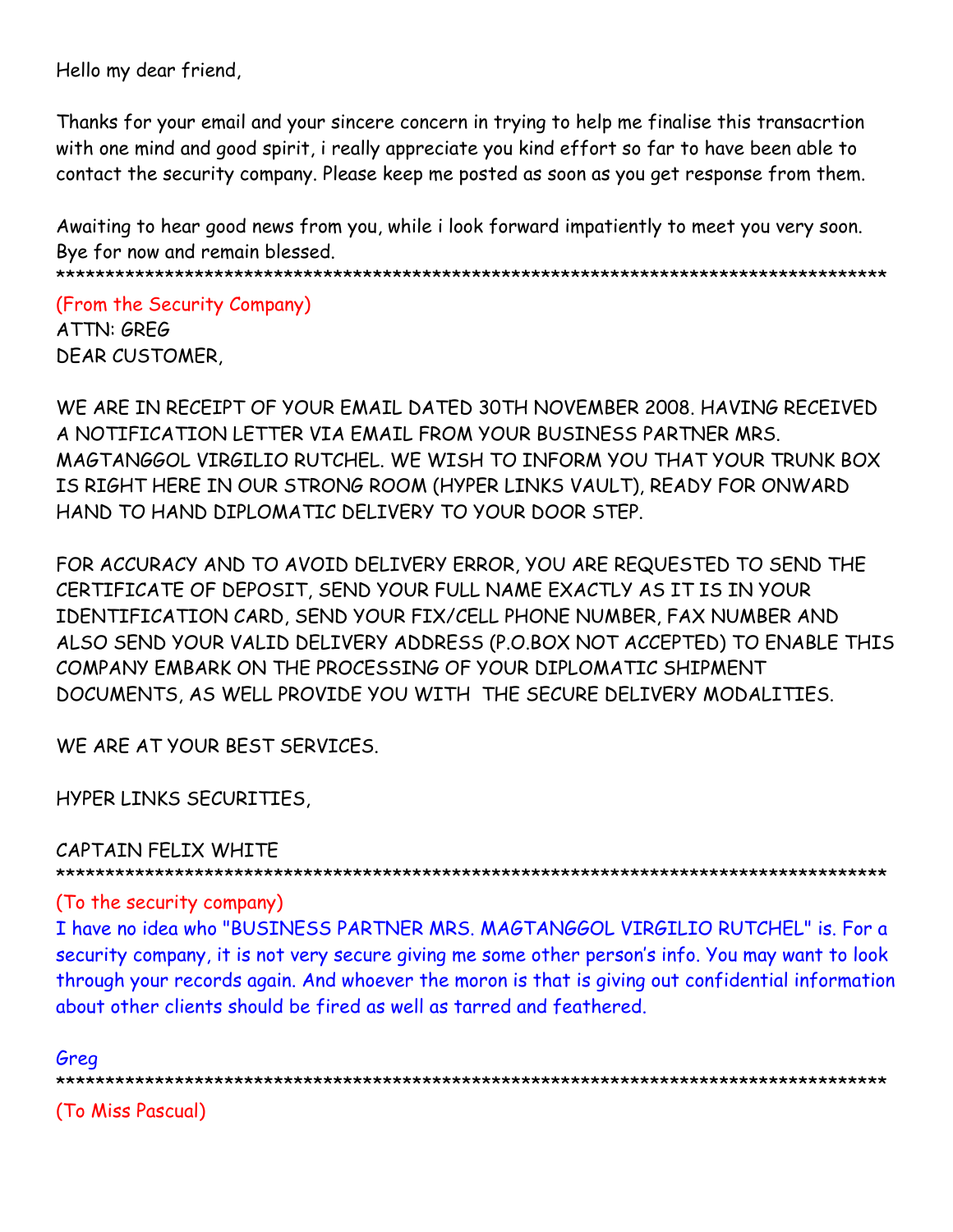What kind of Security Company is this??? They send me a reply concerning someone named BUSINESS PARTNER MRS. MAGTANGGOL VIRGILIO RUTCHEL? Who the hell is that? I forwarded the email (below) so you can see it.

#### Greg

(From Miss Pascual) Hello my dear friend,

Thanks for your email and the update, my dear i think it is a mistake from the security company mistaking me for one of their customer. Please i want you to send an email to the security company right away and tell them that the name of your partner is Pascual E. Fernandez not the name they sent to you and that they should cross check it very well. Please get back to me as soon as you send the email to the security company so that they can correct the errol and proceed with the shipment of my box of money to your address.

Awaiting to hear good news from you as soon as possible. Bye for now and remain blessed.

Your best friend and partner,

Pascual E. Fernandez.

### (To Miss Pascual)

Well, I hope your money is safe with them - seems like a pretty crappy security company when they are ready to give out someone else's information to me. They preach accuracy and avoiding delivery errors and then make a huge blunder like that? Sounds like they are a bunch of buffoons. I'll get back to you later.

#### Greg

(To the security company) How come no one has contacted me back yet?

My partner's name is pasted in the email below, that's who I am contacting you on behalf of not "BUSINESS PARTNER MRS. MAGTANGGOL VIRGILIO RUTCHEL", whoever that is. I wonder if this person, Mrs. Rutchel, is aware of your gross incompetence of you nearly giving me her private and confidential information. I hope this conduct isn't typical of your "security" company. Anyways, I need to know what needs to be done to finish this transaction. I just hope you can improve your performance and not breach anymore security issues.

#### Greg

(From the Security Company) ATTN: GRFG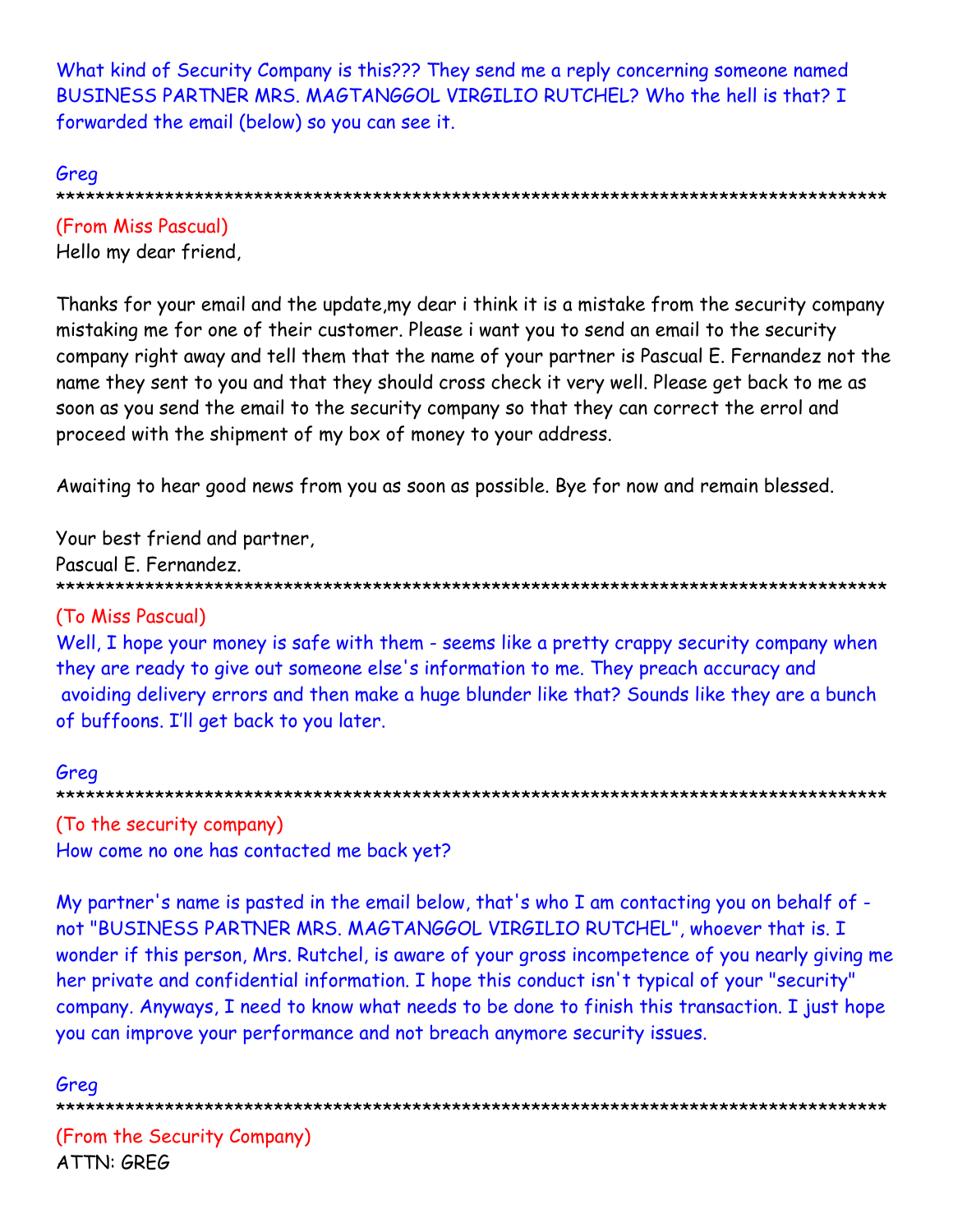DEAR CUSTOMER,

WE ARE IN RECEIPT OF YOUR EMAIL. THANKS FOR THE CORRECTION. BE INFORMED THAT WE DO NOT DEAL WITH NAME, WE DEAL WITH DEPOSIT CODES AND IDENTIFICATION NUMBERS, SO THERE IS ABSOLUTELY NO WAY WE COULD HAVE RELEASE A CUSTOMER INFORMATION TO YOU WITH PROPER VERIFICATION.

FOR ACCURACY AND TO AVOID DELIVERY ERROR, YOU ARE REQUESTED TO SEND THE CERTIFICATE OF DEPOSIT, SEND YOUR FULL NAME EXACTLY AS IT IS IN YOUR IDENTIFICATION CARD, SEND YOUR FIX/CELL PHONE NUMBER, FAX NUMBER AND ALSO SEND YOUR VALID DELIVERY ADDRESS (P.O.BOX NOT ACCEPTED) TO ENABLE THIS COMPANY EMBARK ON THE PROCESSING OF YOUR DIPLOMATIC SHIPMENT DOCUMENTS, AS WELL PROVIDE YOU WITH THE SECURE DELIVERY MODALITIES.

WE ARE AT YOUR BEST SERVICES.

HYPER LINKS SECURITIES,

#### CAPTAIN FELIX WHITE \*\*\*\*\*\*\*\*\*\*\*\*\*\*\*\*\*\*\*\*\*\*\*\*\*\*\*\*\*\*\*\*\*\*\*\*\*\*\*\*\*\*\*\*\*\*\*\*\*\*\*\*\*\*\*\*\*\*\*\*\*\*\*\*\*\*\*\*\*\*\*\*\*\*\*\*\*\*\*\*\*\*\*\*

(To the security company) Greg Wilson 2525 N. Munroe Road Tallmadge, Ohio 44262 USA 202-456-1414 after 7:00pm EST

Here's the info you requested. And just for the record, you already did release confidential customer information to me without verification - I now know that MRS. MAGTANGGOL VIRGILIO RUTCHEL has a security box held at the company - this is information I shouldn't know, but I do because of your mistake. I just want to make sure you don't make the same blunder with my property or my information.

Thanks, Greg \*\*\*\*\*\*\*\*\*\*\*\*\*\*\*\*\*\*\*\*\*\*\*\*\*\*\*\*\*\*\*\*\*\*\*\*\*\*\*\*\*\*\*\*\*\*\*\*\*\*\*\*\*\*\*\*\*\*\*\*\*\*\*\*\*\*\*\*\*\*\*\*\*\*\*\*\*\*\*\*\*\*\*\* (From Miss Pascual)

Hello my dear friend,

Thanks for your email and your sincerity, please get back to me as soon as you email the security company. Bye for now and remain blessed. \*\*\*\*\*\*\*\*\*\*\*\*\*\*\*\*\*\*\*\*\*\*\*\*\*\*\*\*\*\*\*\*\*\*\*\*\*\*\*\*\*\*\*\*\*\*\*\*\*\*\*\*\*\*\*\*\*\*\*\*\*\*\*\*\*\*\*\*\*\*\*\*\*\*\*\*\*\*\*\*\*\*\*\*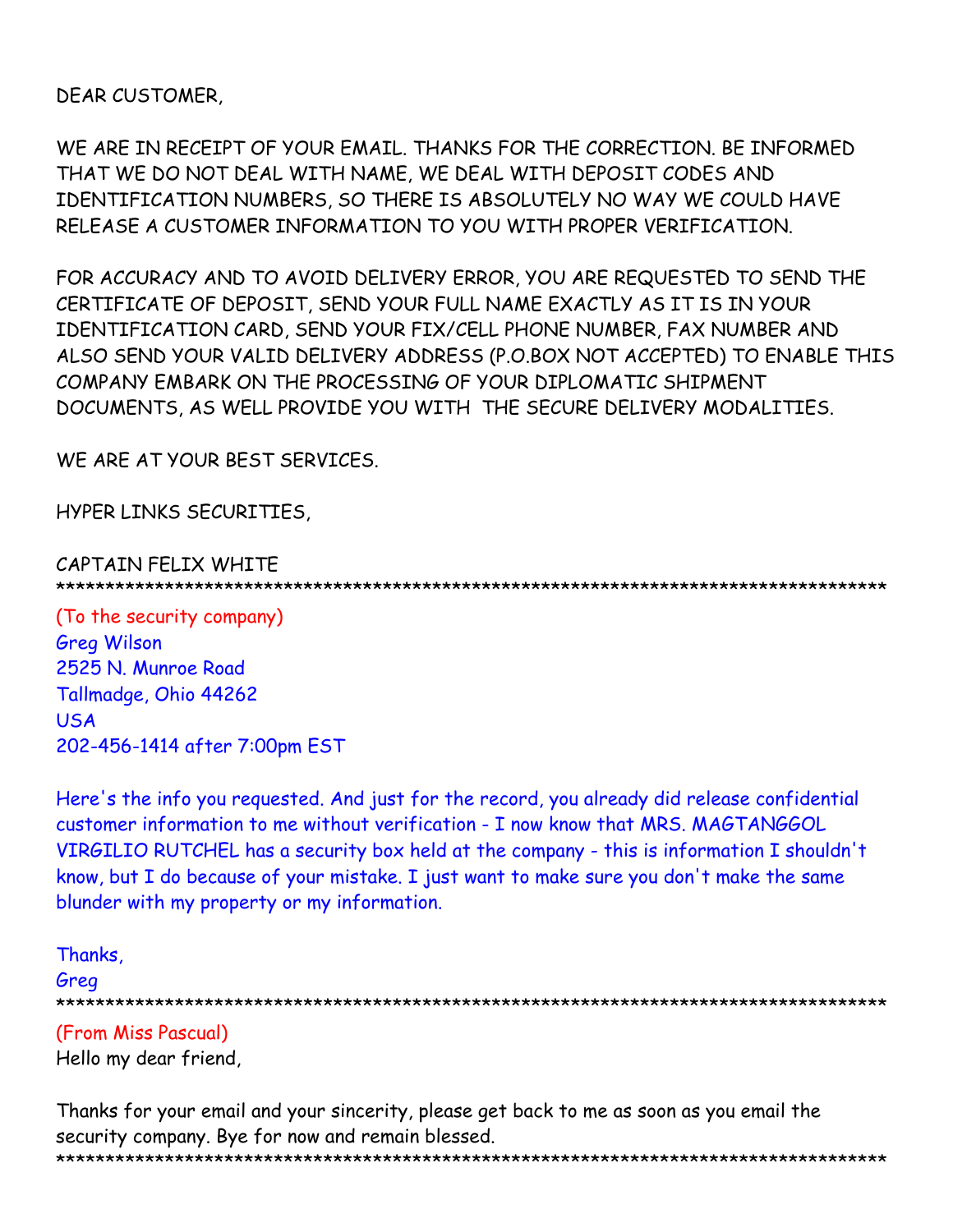# (To Miss Pascual) I did - I emailed them yesterday. Haven't heard back yet...

Greg \*\*\*\*\*\*\*\*\*\*\*\*\*\*\*\*\*\*\*\*\*\*\*\*\*\*\*\*\*\*\*\*\*\*\*\*\*\*\*\*\*\*\*\*\*\*\*\*\*\*\*\*\*\*\*\*\*\*\*\*\*\*\*\*\*\*\*\*\*\*\*\*\*\*\*\*\*\*\*\*\*\*\*\*

(From Miss Pascual) Hello my dear friend,

How are you doing, i hope you are very fine. I had been waiting to hear from you since my last mail to you, have you inform the security company about the mistake???please keep me posted.

Awaiting to hear good news from you as soon as possible. Bye for now and remain blessed. \*\*\*\*\*\*\*\*\*\*\*\*\*\*\*\*\*\*\*\*\*\*\*\*\*\*\*\*\*\*\*\*\*\*\*\*\*\*\*\*\*\*\*\*\*\*\*\*\*\*\*\*\*\*\*\*\*\*\*\*\*\*\*\*\*\*\*\*\*\*\*\*\*\*\*\*\*\*\*\*\*\*\*\*

(From the Security Company)

ATTN: GREG WILSON

DEAR CUSTOMER,

WE ARE IN RECEIPT OF YOUR EMAIL DATED WEDNESDAY 3RD OF DECEMBER 2008. THIS IS TO INFORM YOU THAT THE DETAIL WHICH YOU PROVIDED IS CORRECT, THUS CORRESPOND WITH THE NAME OF YOUR BUSINESS PARTNER. AFTER PROPER CROSS CHECKING/VERIFICATION OF YOUR INFORMATIONS, WE HEREBY BRING TO YOU THE DIPLOMATIC SHIPMENT FORM OF YOUR TRUNK BOX FOR YOU TO FILL COMPLETELY AND SIGN TO BE RETURN BACK TO US VIA FAX: (+22522456164) OR EMAIL: hlinkssec@diplomats.com WITH A COPY OF YOUR IDENTIFICATION.

YOU ARE HEREBY ADVICE TO REMIT THE SUM OF €810 (ONE THOUSAND EIGHT HUNDRED AND TEN EURO) ONLY FOR THE COST OF PROCESSING YOUR AIRWAY BILL SHIPMENT DOCUMENT, DEPARTURE AND ARRIVAL SCHEDULE IN YOUR FAVOUR, BY THIS THERE WILL BE NO COMPLICATIONS IN CAUSE OF DELIVERY OF THE TRUNK BOX TO YOUR DOOR STEP. YOU ARE REQUESTED TO SEND THE SUM OF €810 EURO THROUGH "WESTERN UNION MONEY TRANSFER" OR "MONEY GRAM" TO THE NAME OF OUR FINANCIAL SECRETARY :

RECEIVER : ODIEN OVIEME

ADDRESS : RUE DE LA VIE ZONE 3.

STATE : ABIDJAN,

COUNTRY : COTE D'IVOIRE (IVORY COAST).

YOU ARE ALSO REQUESTED TO CALL THIS ADMINISTRATIVE OFFICE AFTER YOU MAKE THE PAYMENT AND SEND THE COMPLETED SIGNED FORM VIA FAX OR E-MAIL TO FACILITATE THE PROCESSING OF YOUR SHIPMENT DOCUMENTS AND ENHANCE THE IMMEDIATE DELIVERY OF YOUR TRUNK BOX TO YOUR DOOR STEP WITHIN 48 HOURS AFTER DEPARTURE FROM F.H.B INTERNATIONAL AIRPORT ABIDJAN. NOTE THAT YOUR CONSIGNMENT WILL BE NOT BE SUBJECT TO GO THROUGH ANY KIND OF CUSTOMS INSPECTION BOTH ON DEPARTURE AND ON ARRIVAL. WE ARE AT YOUR BEST SERVICES.

HYPER LINKS SECURITIES,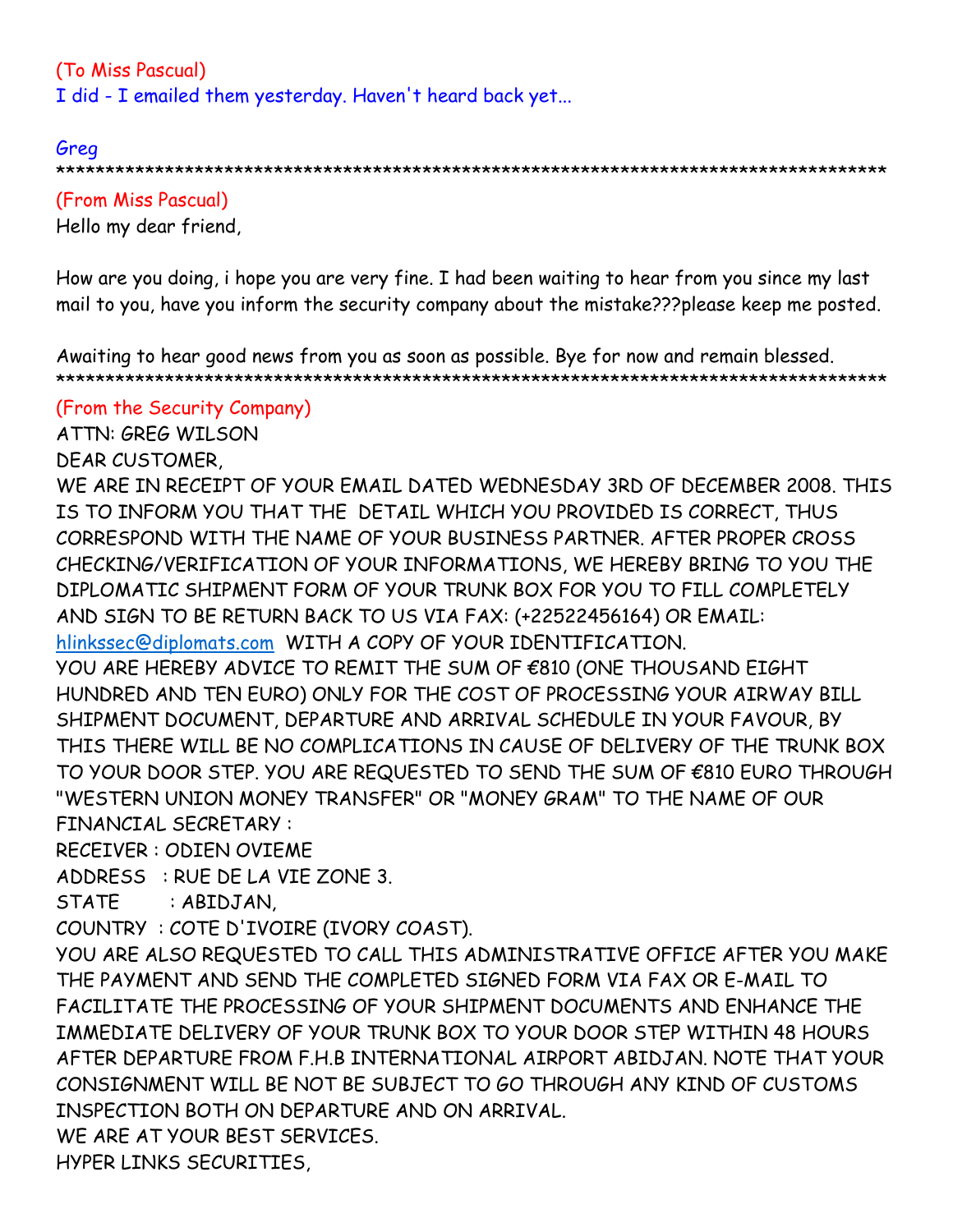# CAPTAIN FELIX WHITE

### \*\*\*\*\*\*\*\*\*\*\*\*\*\*\*\*\*\*\*\*\*\*\*\*\*\*\*\*\*\*\*\*\*\*\*\*\*\*\*\*\*\*\*\*\*\*\*\*\*\*\*\*\*\*\*\*\*\*\*\*\*\*\*\*\*\*\*\*\*\*\*\*\*\*\*\*\*\*\*\*\*\*\*\*

# (To Miss Pascual)

Hello - the security company finally contacted me - here's the email they sent. I think they want you to pay some money for some documents or something. Sounds like a rip off to me, you might want to investigate it before you pay it. Let me know what you want me to do next.

### Greg

\*\*\*\*\*\*\*\*\*\*\*\*\*\*\*\*\*\*\*\*\*\*\*\*\*\*\*\*\*\*\*\*\*\*\*\*\*\*\*\*\*\*\*\*\*\*\*\*\*\*\*\*\*\*\*\*\*\*\*\*\*\*\*\*\*\*\*\*\*\*\*\*\*\*\*\*\*\*\*\*\*\*\*\*

# (From Miss Pascual) Hello my dear friend,

Thanks for your email and your sincere concern to help me in this transaction with one mind and good spirit.I really appreciate your serious effort so far to have being able to arrange the shipment with the security company. There is nothing to worry about my dear friend, you should proceed and finalize everything with the company and make sure the shipment takes effect to your address immediately. Right now i do not have this amount which the security company is requesting for the shipment, but i strongly believe that if you are able to conclude this arrangement to send the amount to the company and receive the box at your address, definitely my life will come back to normal again when i join you soonest.

I will be waiting impatiently for your good news as to know the arrival date of the box to your address, so that i can quickly send you the secret access opening code of the trunk box before the arrival of the box to your address. Hope this mail finds your heart in good condition as i look forward to meet you face to face very soon. Bye for now and remain blessed.

Your best friend and partner, Ma Pascual E. Fernandez. \*\*\*\*\*\*\*\*\*\*\*\*\*\*\*\*\*\*\*\*\*\*\*\*\*\*\*\*\*\*\*\*\*\*\*\*\*\*\*\*\*\*\*\*\*\*\*\*\*\*\*\*\*\*\*\*\*\*\*\*\*\*\*\*\*\*\*\*\*\*\*\*\*\*\*\*\*\*\*\*\*\*\*\* (To Miss Pascual) What do you mean you don't have 810 Euros? I thought you had millions of dollars? What is going on here?

### Greg

\*\*\*\*\*\*\*\*\*\*\*\*\*\*\*\*\*\*\*\*\*\*\*\*\*\*\*\*\*\*\*\*\*\*\*\*\*\*\*\*\*\*\*\*\*\*\*\*\*\*\*\*\*\*\*\*\*\*\*\*\*\*\*\*\*\*\*\*\*\*\*\*\*\*\*\*\*\*\*\*\*\*\*\*

# (From Miss Pascual)

Hello my dear friend,

Thanks for your email, i had explained my situation to you from the onset that i am going through pain here in the philippines and this box of money is my hope for the future and i soon as you can help me retrive it my life will come back to normal as soon as i join you so my dear i want you to proceed and send the money to the security company. Please get back to me as soon as you finalise the transaction.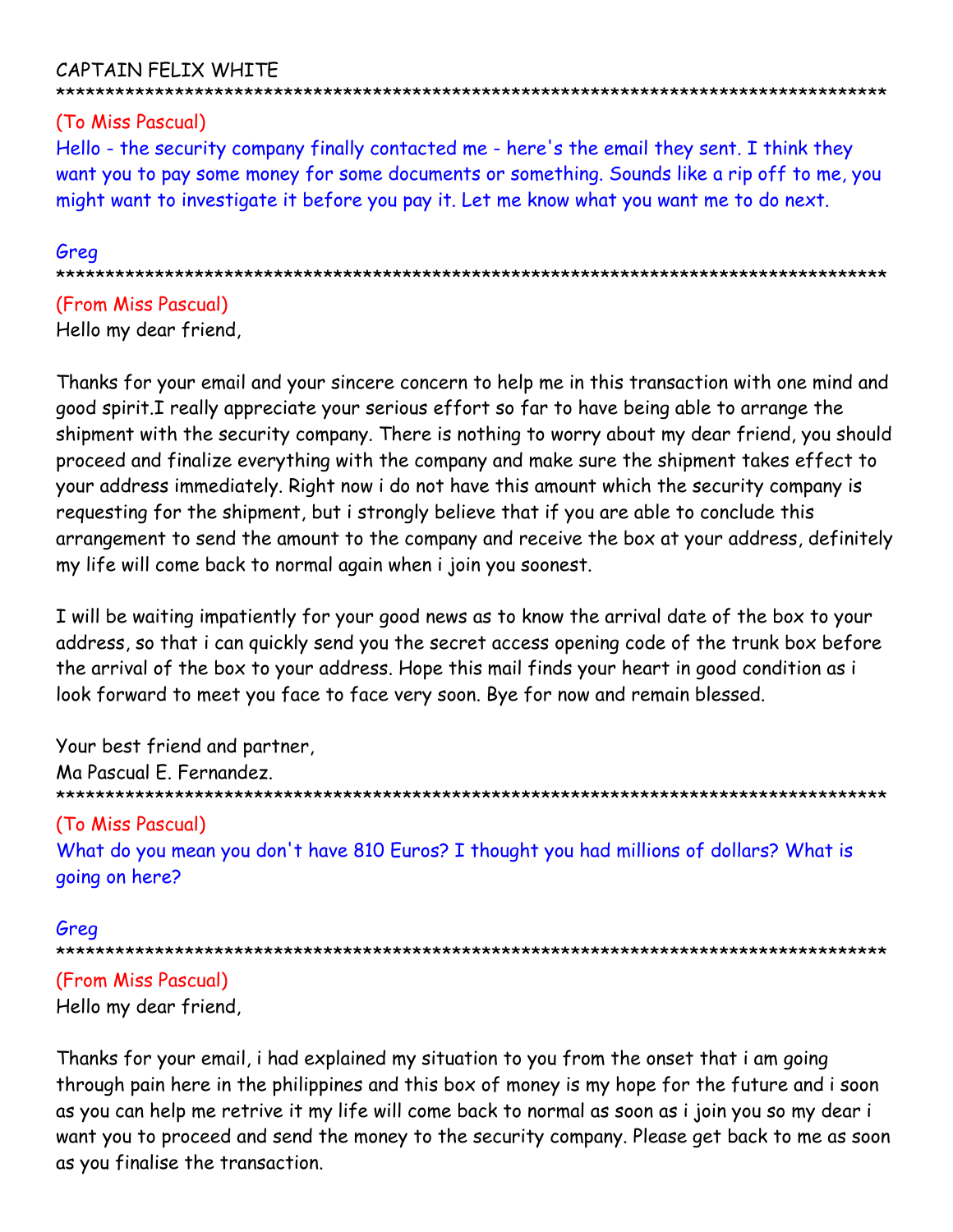Awaiting to hear good news from you as soon as possible. By for now and remain blessed. 

# (To Miss Pascual)

You have millions of dollars, and I work every week for a paycheck and you want me to pay for the inflated document fees? This Company is trying to rip us off anyways - they write 810 Euros in the email but spell out one-thousand eight-hundred in the same email. I am not ready to do business with this incompetent "Security" Company, let alone pay all of the fees because "you don't have money with you right now". I said I would try to help you retrieve your money, but I never agreed to be your personal bank account or ATM Card - especially with this suspect Security Company. Let me know what you want to do.

## Greg

(From Miss Pascual) Hello Dearest One,

Thanks for your email and your effort so far by trying to help and finalise this transaction, but this is a very bad news for me today, inshort i don't know where to start from as i am disapointed because i thought that the shipment has take place to your address.I think the company is correct, as i have already paid for the cost of deposit and storage charges so if they ask you to pay just 810 euros for processing the shipment that should not be a set back to us from achieving our ultimate goal.

I have carefully gone through your email you sent to me of which i got what you have explained, but from what i can understand our box of money will leave abidjan today if only we are able to meet their demand.I don't have this 810 euros that they are asking for, and if i have it i would have send it to you or the company even before writing you this email. No problem you should go ahead and send the money to the company for the shipment to take place immediately. Don't worry about the money that you are going to spend, although i know it is a lot of money but compare to what we have at hand, we cannot allow a whole lot of money to tie down just like that, i hope you can understand my position. Try to take a second though and make a better effort.

Look my dear friend, this is the right time for us to have one mind and one spirit, in a time like this we just have to be strong and beleive that all thing work together for good to them that love God, so i am begging you with my last breath to do any thing you can to pay the 810 euros, even if it takes you to borrow this amount from somebody, please do not hesistate to do so, i will pay back in double from my own share of the money at most this week end.

I will be waiting for your good news and i hope you will be able to resolve this issue today. Hope to get your reply asap, Bye for now and God bless you.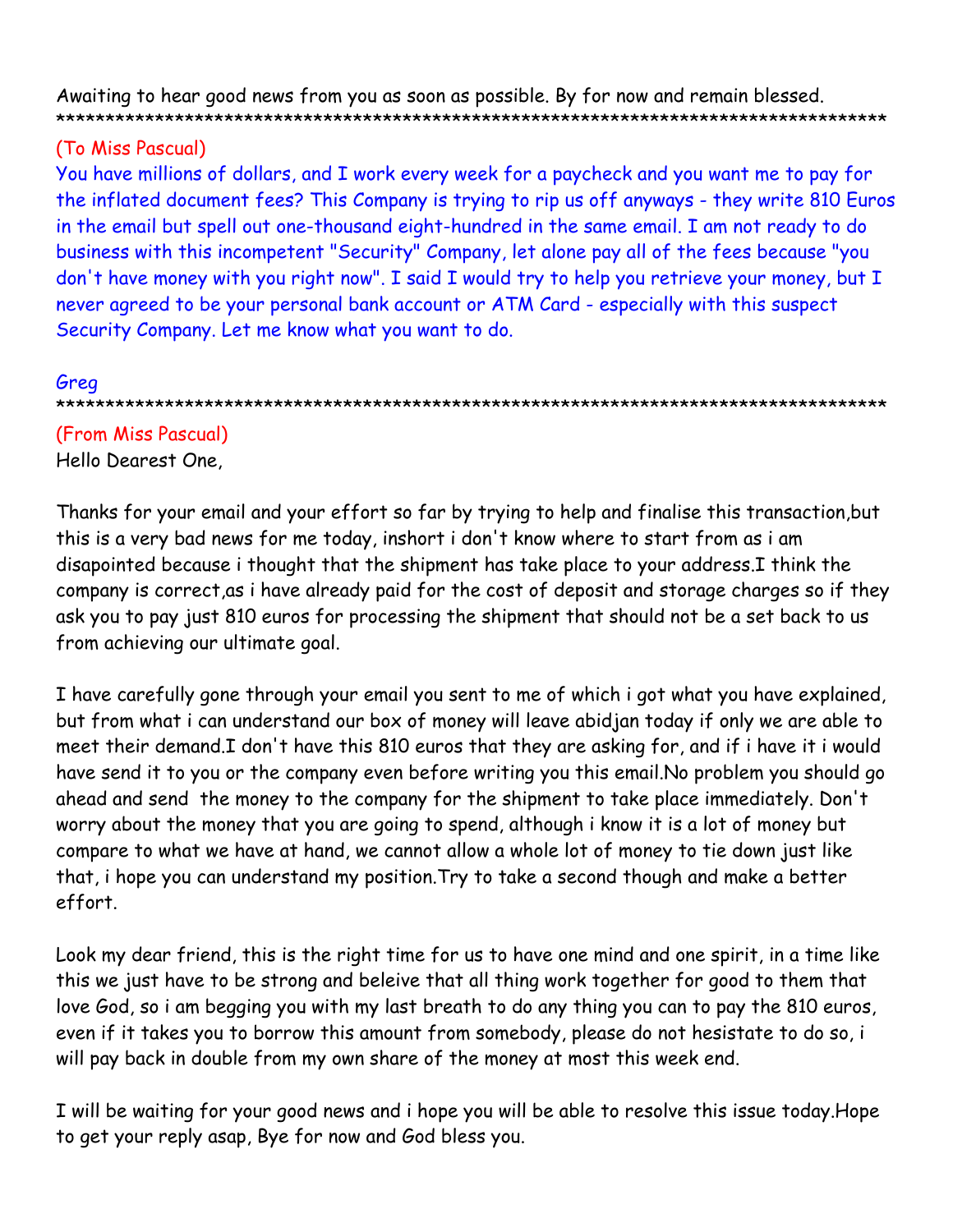## (To Miss Pascual)

Yes, you explained your situation - you said you had millions of dollars and needed help transferring it out of the country. Now you are begging me for money like a common street waif? What is wrong with this picture? How do I know that the money even exists? You would think that you would have kept some money out for living expenses and whatnot. Now you say you have no money to even get it out? How stupid was that decision? Putting all of your money in a security company with no means to get it out? So now you want me to pay all of the bills? How do I know you are not going to take the money and run - and I'll never hear from you again? I want concrete proof that the money exists before I will sent one dime anywhere.

### Greg

\*\*\*\*\*\*\*\*\*\*\*\*\*\*\*\*\*\*\*\*\*\*\*\*\*\*\*\*\*\*\*\*\*\*\*\*\*\*\*\*\*\*\*\*\*\*\*\*\*\*\*\*\*\*\*\*\*\*\*\*\*\*\*\*\*\*\*\*\*\*\*\*\*\*\*\*\*\*\*\*\*\*\*\*

## (From the Security Company)

ATTN: GREG WILSON

#### DEAR CUSTOMER,

WE ARE IN RECEIPT OF YOUR EMAIL DATED WEDNESDAY 3RD OF DECEMBER 2008. THIS IS TO INFORM YOU THAT THE DETAIL WHICH YOU PROVIDED IS CORRECT, THUS CORRESPOND WITH THE NAME OF YOUR BUSINESS PARTNER. AFTER PROPER CROSS CHECKING/VERIFICATION OF YOUR INFORMATIONS, WE HEREBY BRING TO YOU THE DIPLOMATIC SHIPMENT FORM OF YOUR TRUNK BOX FOR YOU TO FILL COMPLETELY AND SIGN TO BE RETURN BACK TO US VIA FAX: (+22522456164) OR EMAIL: hlinkssec@diplomats.com WITH A COPY OF YOUR IDENTIFICATION. YOU ARE HEREBY ADVICE TO REMIT THE SUM OF €810 (ONE THOUSAND EIGHT HUNDRED AND TEN EURO) ONLY FOR THE COST OF PROCESSING YOUR AIRWAY BILL SHIPMENT DOCUMENT, DEPARTURE AND ARRIVAL SCHEDULE IN YOUR FAVOUR, BY

THIS THERE WILL BE NO COMPLICATIONS IN CAUSE OF DELIVERY OF THE TRUNK BOX TO YOUR DOOR STEP. YOU ARE REQUESTED TO SEND THE SUM OF €810 EURO THROUGH "WESTERN UNION MONEY TRANSFER" OR "MONEY GRAM" TO THE NAME OF OUR FINANCIAL SECRETARY :

RECEIVER : ODIEN OVIEME

ADDRESS : RUE DE LA VIE ZONE 3.

STATE : ABIDJAN,

COUNTRY : COTE D'IVOIRE (IVORY COAST).

YOU ARE ALSO REQUESTED TO CALL THIS ADMINISTRATIVE OFFICE AFTER YOU MAKE THE PAYMENT AND SEND THE COMPLETED SIGNED FORM VIA FAX OR E-MAIL TO FACILITATE THE PROCESSING OF YOUR SHIPMENT DOCUMENTS AND ENHANCE THE IMMEDIATE DELIVERY OF YOUR TRUNK BOX TO YOUR DOOR STEP WITHIN 48 HOURS AFTER DEPARTURE FROM F.H.B INTERNATIONAL AIRPORT ABIDJAN. NOTE THAT YOUR CONSIGNMENT WILL BE NOT BE SUBJECT TO GO THROUGH ANY KIND OF CUSTOMS INSPECTION BOTH ON DEPARTURE AND ON ARRIVAL.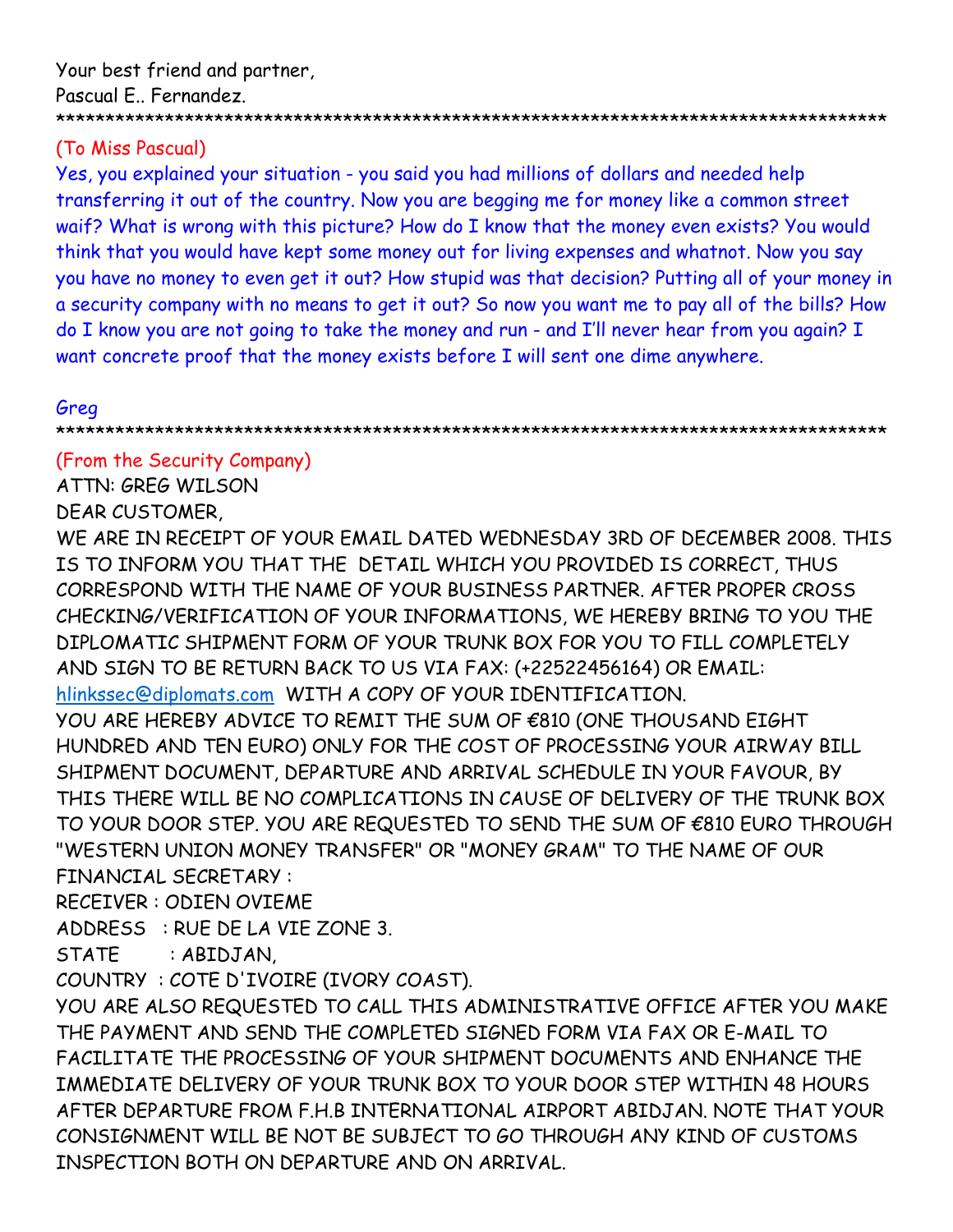WE ARE AT YOUR BEST SERVICES. HYPER LINKS SECURITIES, CAPTAIN FELIX WHITE \*\*\*\*\*\*\*\*\*\*\*\*\*\*\*\*\*\*\*\*\*\*\*\*\*\*\*\*\*\*\*\*\*\*\*\*\*\*\*\*\*\*\*\*\*\*\*\*\*\*\*\*\*\*\*\*\*\*\*\*\*\*\*\*\*\*\*\*\*\*\*\*\*\*\*\*\*\*\*\*\*\*\*\*

(To the security company) I haven't been able to get a hold of Pascual E. Fernandez. Have you heard from her? Her email is closed down for some reason.

#### Greg

\*\*\*\*\*\*\*\*\*\*\*\*\*\*\*\*\*\*\*\*\*\*\*\*\*\*\*\*\*\*\*\*\*\*\*\*\*\*\*\*\*\*\*\*\*\*\*\*\*\*\*\*\*\*\*\*\*\*\*\*\*\*\*\*\*\*\*\*\*\*\*\*\*\*\*\*\*\*\*\*\*\*\*\*

(From the Security Company) YES I HEARD FROM YOUR PARTNER. \*\*\*\*\*\*\*\*\*\*\*\*\*\*\*\*\*\*\*\*\*\*\*\*\*\*\*\*\*\*\*\*\*\*\*\*\*\*\*\*\*\*\*\*\*\*\*\*\*\*\*\*\*\*\*\*\*\*\*\*\*\*\*\*\*\*\*\*\*\*\*\*\*\*\*\*\*\*\*\*\*\*\*\*

(To the security company)

Tell her to contact me - her email still doesn't work anymore.

## Greg

\*\*\*\*\*\*\*\*\*\*\*\*\*\*\*\*\*\*\*\*\*\*\*\*\*\*\*\*\*\*\*\*\*\*\*\*\*\*\*\*\*\*\*\*\*\*\*\*\*\*\*\*\*\*\*\*\*\*\*\*\*\*\*\*\*\*\*\*\*\*\*\*\*\*\*\*\*\*\*\*\*\*\*\*

This was the end. Pascual's email was shut down days ago and when I tried to keep this alive to pester the "Security Company" again, their mail was shut down as well. I just love the ID that Pascual sent me – I didn't make fun it at the time, but I should have. It's a handwritten Passport…

|                                                                                                                          |                                                                                                                                                                                                                                                                                                                                                                                                                                                                                                                                                                                                   | 11)EZ<br>FERMA                             |
|--------------------------------------------------------------------------------------------------------------------------|---------------------------------------------------------------------------------------------------------------------------------------------------------------------------------------------------------------------------------------------------------------------------------------------------------------------------------------------------------------------------------------------------------------------------------------------------------------------------------------------------------------------------------------------------------------------------------------------------|--------------------------------------------|
| REPUBLIC OF THE PHILIPPINES<br>Kagawaran ng Uguayang Panlabas<br>REPUBLIKA NG PILIPINAS<br>Department of Foreign Affairs | pahintulutan ang pinagkalouban nito, isang<br>Ang Pamahalaan ng Republika ng Pilipinas<br>sy bomining sa lahat az kinasukinn na<br>mammayan ng Pilipinss, na ang lagda ay<br>makikita sa ibaha, na makinsan nang manya at<br>walong sagabal, at kung Lailangan ay pag-ukulan<br>also the latter me tulong at proteksiyon ayon sa<br>Interior requests all concerned to period the<br>here appears believe, to pass solidy and freely and<br>a case of need to give himitary all languages and<br>beares a citizen of the Philippines, whose rigan-<br>The Government of the Republic of the Phili | Legala ng pinagkadoshan(Reurer's signature |
|                                                                                                                          |                                                                                                                                                                                                                                                                                                                                                                                                                                                                                                                                                                                                   | MAKIA ELEMA P                              |
|                                                                                                                          | storection<br>batss.                                                                                                                                                                                                                                                                                                                                                                                                                                                                                                                                                                              |                                            |
|                                                                                                                          | <b>SOCCOOLOGICALE</b>                                                                                                                                                                                                                                                                                                                                                                                                                                                                                                                                                                             |                                            |
|                                                                                                                          |                                                                                                                                                                                                                                                                                                                                                                                                                                                                                                                                                                                                   |                                            |
|                                                                                                                          |                                                                                                                                                                                                                                                                                                                                                                                                                                                                                                                                                                                                   |                                            |
|                                                                                                                          | <b>EVA</b>                                                                                                                                                                                                                                                                                                                                                                                                                                                                                                                                                                                        |                                            |
|                                                                                                                          | <b>EILIPINO</b><br>JUNE 1965                                                                                                                                                                                                                                                                                                                                                                                                                                                                                                                                                                      | тE                                         |
|                                                                                                                          | CNGOS, LEYTE<br>f <sup>ring</sup><br>yours a<br>16<br>ne i<br>2009                                                                                                                                                                                                                                                                                                                                                                                                                                                                                                                                | PASCUAL<br>migkafoch<br>SKIMAL CONSU<br>m  |